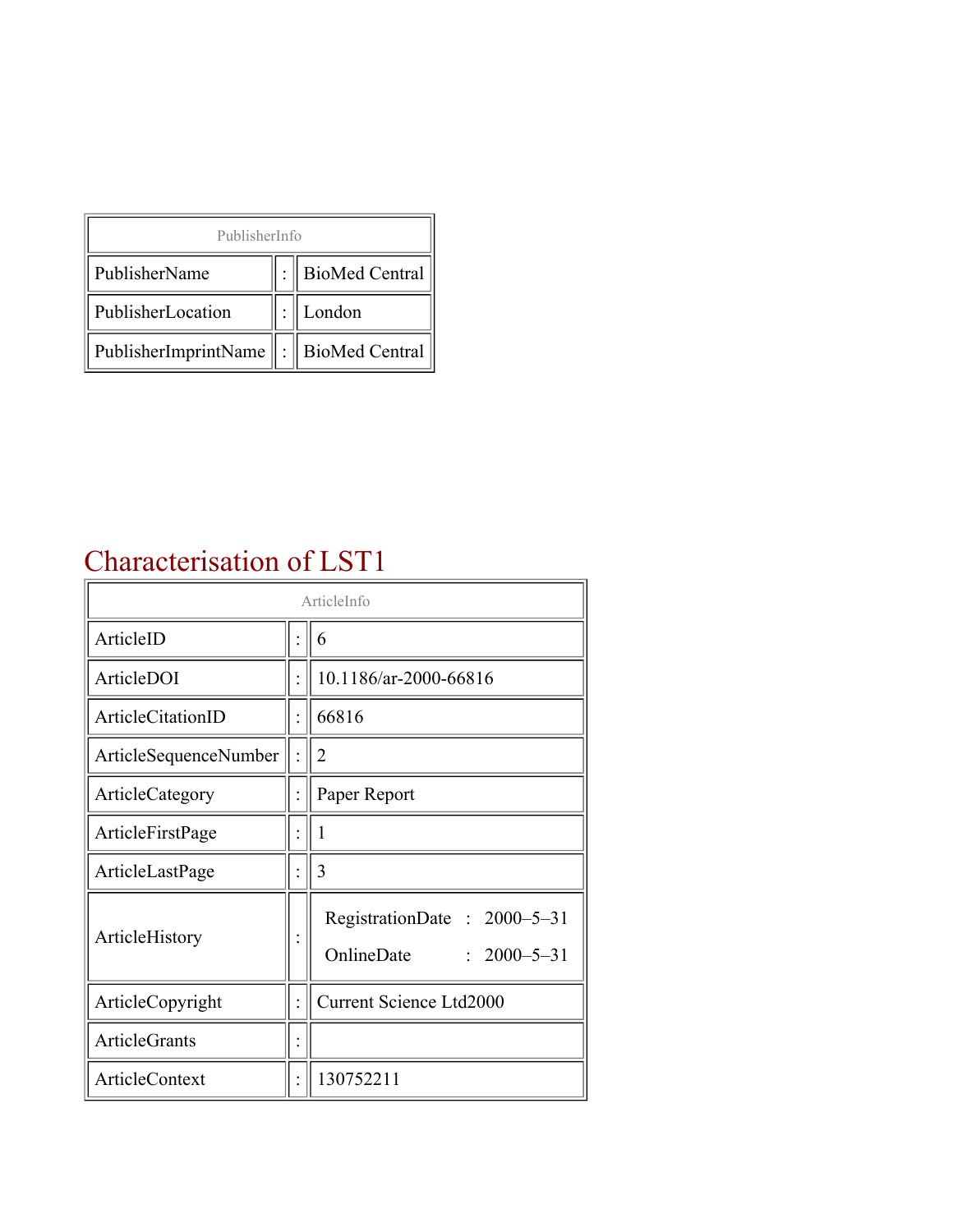Aff1 Royal Hallamshire Hospital, Sheffield, USA

#### Keywords

Expression, LST1, MHC, TNF

## Context

The LST1 gene was recently identified in the TNF locus within the class III region of the MHC. This region has been shown to be genetically associated with susceptibility to, or with the severity of, a large number of diseases that have a significant inflammatory component. Although much evidence has implicated polymorphism within the TNF promoter, there is the possibility that these associations may reflect linkage disequilibrium with polymorphism in a nearby gene. It is therefore important to identify all potential immunomodulating genes within this region. To determine the pattern of expression of the LST1 gene and the biological functions of the encoded proteins.

# Significant findings

Four different LST1 splice variants were detected in  $CD14^+$  cells. Constitutive expression was also found in  $CD4^+$ ,  $CD8^+$  and  $CD19^+$  cells and in dendritic cells. This pattern was not changed by stimulation of freshly isolated cells by a range of cytokines and mitogens. Sequencing of the transcripts revealed extensive alternative splicing with seven variants in PBMC (14 in various tissues). Cell surface expression was detected on two monocytic cell lines. Exon 3 encoded a hydrophobic 23 amino acid transmembrane domain which was encoded in only two transcripts, the other five transcripts probably being secreted proteins. Exon 4 encoded 23 nucleotides leading to a frame shift in the carboxy-terminal end of the protein and was contained in three transcripts. Two isoforms, different in the extracellular domains, both displayed marked inhibitory effects on lymphocyte proliferation.

## Comments